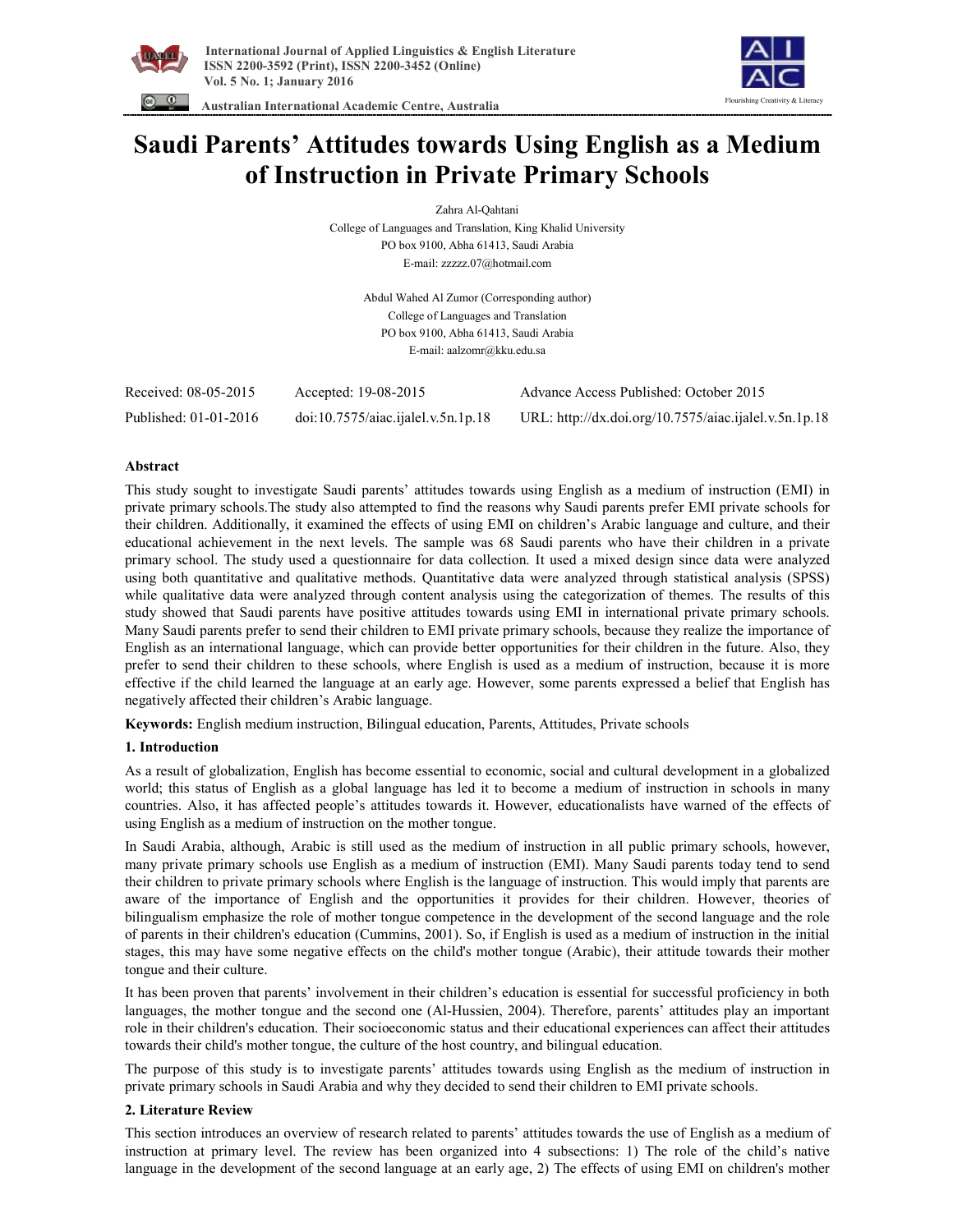tongue and culture, 3) Parental involvement and attitudes of parents and their impact on their child's education, 4) English status in Saudi Arabia.

#### *2.1 The Role of the Child's Native Language in the Development of the Second Language at an Early Age*

Bilingualism is one of the major issues in the contemporary world for economic and social reasons and because of the diverse cultures living together in some parts of the world. Children come to speak more than one language with different cultural backgrounds. Therefore, educationalists realize its importance and try to find the best way of teaching in bilingual contexts. To examine the role of the child's native language in the development of the second, the threshold hypothesis, the linguistic interdependence hypothesis, and the distinction between 'basic interpersonal communicative skills' (BICS) and 'cognitive/academic language proficiency' (CALP) are used to provide insights on the importance of the child's native language for successful L2 development.

 First, the threshold hypothesis explains both negative and positive cognitive and academic consequences of bilingualism (as cited in Hanani, 2009). The hypothesis states two distinct thresholds of competence in two languages and the contradiction between them. Negative cognitive consequences are found when minimum competence is found in both languages. This is the lower threshold. Positive cognitive consequences are found when maximum level of competence is found in both languages. This is the higher threshold which demonstrates that bilinguals are cognitively better compared by monolinguals. In between these two thresholds, a bilingual with one dominant language and a weak second language demonstrates neither negative nor positive cognitive effects. The hypothesis emphasizes that children's native language is important for the development of the second language.

Second, the linguistic interdependence hypothesis shows that there is an interaction between the development of a child's literacy skills in a first and second language (as cited in Hanani, 2009). There are two aspects of this interaction. On the one hand, children who are exposed to rich linguistic input of their first language outside the school (e.g., at home) are better at acquiring a second language. On the other hand, children who are not exposed to rich linguistic input of their first language are having a bad effect on the development of their L1 when exposed to a second language which in turn slows down second language development. So, first language development is prior to the development of the second in terms of a common underlying proficiency. This hypothesis predicts the outcomes of second language learning alongside with first language of children.

Third, the distinction between 'basic interpersonal communicative skills' (BICS) and 'cognitive/academic language proficiency' (CALP) (as cited in Hanani, 2009). This distinction refers to two broadly distinct varieties of language use: the first, BICS, is richly embedded in context where the comprehension of language is supported by cues from the situation of use such as non-verbal gestures and feedback from the interlocutor; the second, CALP, is "disembedded" from contextual support, and is often used for purposes that are cognitively more demanding. This distinction has provided the basis for understanding why children often lag behind in academic performance despite apparent linguistic fluency (as cited in Hanani, 2009). The interpretation of such findings is that the early fluency demonstrated is often of the BICS variety, with children requiring a much longer time (five-seven years are often cited in the literature) for their CALP to take place. These considerations have justified suggestions to delay the transition of language, of children from first language to second language instruction.

Thus, scholars emphasize the use of the mother tongue in the primary stages of education in order to improve the quality of education as well as to preserve the language, and to provide a solid foundation for the students' native Language.

Finally, Cummins (2001) argued that the context surrounding the students, including parents and schools can play a major role in reaching the achieved level of performance in L1. He suggests that children's mother tongue should be reinforced at first place in order to learn a second language which depends on children's first language proficiency. So, parents play a big role in providing children with enough exposure to L1.

# *2.2 The Effects of Using EMI on Children's Mother Tongue and Culture*

Globalization has emphasized the use of English and governments are restructuring their educational, economic and social policies to cope with international trends. English becoming the medium of instruction in many private and public schools in the Arab world context needs to be taken into consideration especially in light of today's heightened sentiments of nationalisms and instability (Ahmad, 2010). This impacts education in which English becomes the medium of instruction in Arabic countries including Saudi Arabia. English is used as a medium of instruction in many private primary schools in Saudi Arabia. However, there are some consequences that might happen if English was used as the only medium of instruction.

Many of the studies available in the literature deal with EMI in tertiary education. These studies have highlighted some of the challenges associated with the EMI model at the tertiary institutional level, namely the impact of English language proficiency on academic performance and the exclusion of the L1 in the EMI model (Mouhanna, 2010).Children's mother tongues are easily damaged and lost in their early years of school. Fillmore (1991) found that the younger the children are, when they begin schooling, the greater the impact of English is on their first language and the greater the degree of language loss is. In such a situation, children gradually shift to the second language until they cease to use their mother tongue (Fillmore, 1991). In this case, Arabic is threatened when English is used as a medium of instruction in primary schools.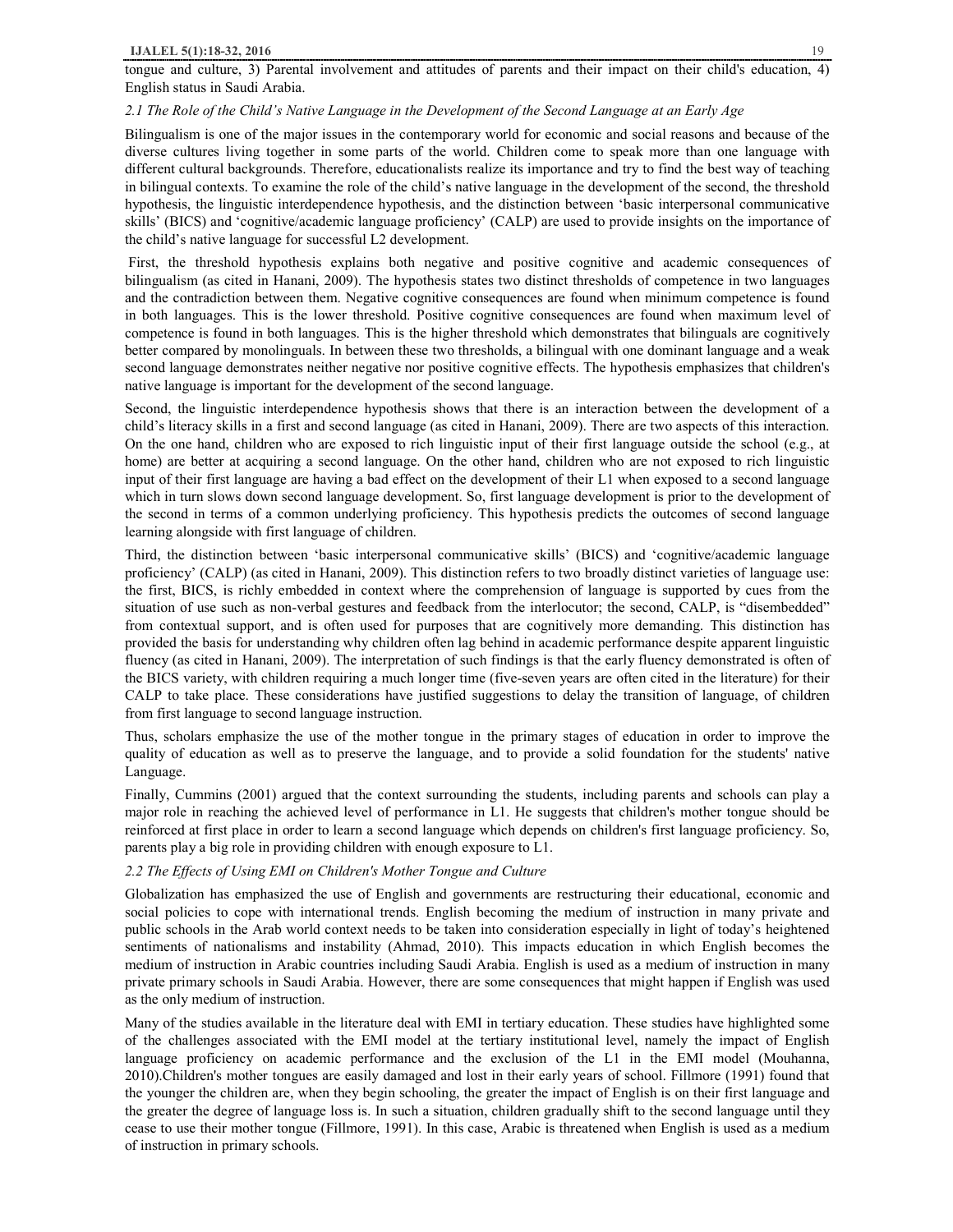One of the sequences when emphasis is on English is that children who attend English medium schools have the impression that their mother tongue is not valued. This negative attitude towards their Arabic language will imply low self-esteem. They might feel ashamed of being part of that belittled language and culture (Hanani, 2009).

This happens when Arabs' children speak English at home more fluently than their mother tongue, but parents speak Arabic primarily. "That has an impact on the parent-child interaction –They feel different from their parents and it affects the harmony [of the relationship],"said Al Ghorani (as cited in Naidoo, 2011). On the other hand, bilingual education programs that are properly established and correctly run can provide successful bilingual literacy in both mother tongue and second language (Hanani, 2009).

## *2.3 Parental Involvement and Attitudes of Parents and their Impact on their Children's Education*

Parents' involvement in children's education is essential for successful proficiency in languages, the native language and the second language. In bilingual communities where a second language is the medium of instruction, Baker and Genesee (Baker, 2001; Genesee, 1999) argued that parents' involvement in children's lives is critical in facilitating their development, including greater academic success in bilingual programs (as cited in Hanani, 2009). Parents who enroll their children in schools where a second language is the medium of instruction need to take part of the responsibility (Fillmore, 2000).

Moreover, parents' involvement in their children's education from an early age was proved to enhance better outcomes, especially in terms of cognitive development. The home learning activities conducted by parents are more significant for children's intellectual and social development than parental occupation, income or education. In a large- scale longitudinal study (EPPE) of 3000 children, tracing the development of children from age three through to the age of 10, the study examined the influence of parental involvement on children's attainment while considering other background factors such as family socio-economic status, mother's education and income. The study has found that parents' involvement in home learning activities makes an important change to children's academic achievement (Sammons, 2007).

There is evidence that parents' attitudes have an impact on their children's educational achievement. International studies show that parents' education influences expectations. So that parents with higher education have higher expectations of children's achievement and consequently have higher attaining children. Also, U.S studies found that parents with high aspiration are more likely to be involved in their children's education. Gutman and Akerman (2008) found that most parents have high aspirations for their children, however, as the children grow up these aspirations become less because of economic constraints and the availabilities of opportunities. They also found that regardless of socioeconomic background, aspirations can be stronger predictors of achievement for children, although children from advantaged socio-economic backgrounds are more likely to be influenced by such aspirations (Davis-Kean & Schnabel, 2001).

Parents' attitude towards their child's mother tongue affects their education success. Their involvement and encouragement can influence them to have positive attitudes towards learning their mother tongue. They can increase their children's self-confidence and pride about who they are and help them practice their culture. They can provide resources to support their involvement in learning their mother tongue. In fact, the positive attitude that children hold for learning their mother tongue results from the power of the relationship between them and their parents, and to what extent they are proud of their identity and culture (Hanani, 2009).

Parents' attitudes towards the culture of the host country have also a great effect on their children's second language learning as well as learning different cultures. Shin (2000) said that using the first language at home is essential for the child's literacy development in school, and that involving the native language of parents in their children's education has a positive impact on their academic development (as cited in Al-Hussein, 2004). This attitude can be either passive or active, i.e., children have a better foreign language achievement if their parents have an active attitude towards this foreign language, even if these parents do not speak the language and the opposite is correct, if the parents have a passive attitude towards the foreign language. According to Rosenbusch (1987), parents can show their positive attitudes towards the learning of a foreign language by being part of their child's learning at home and at school (as cited in Al-Hussein, 2004).

Some parents have the misconception that children in bilingual education programs who receive instruction in their native language are not learning English proficiently. While, some others know that giving instruction in both the native language and English helps children become proficient in English (Al-Hussein, 2004). For example, in Zimbabwe, parents don't support local languages in bilingual- bicultural education in primary schools. Their attitude to L1 is very poor. Most parents in Zimbabwe think of English as a way to reach employment and education is equated with the proficient use of English. They encourage their children to use English in daily life situations and neglect primary languages (Peresuh, M., &Mashukn, J., 2002). Also, in interviews with some immigrant Saudi parents in the US, they said that they want their children to learn only English in school and to speak only their first language at home (Al-Hussein, 2004).

Parents have different views towards bilingual education, some are positive while others are negative. Parents are against bilingual education only when the native language is the only language used for instruction. But when bilingual education programs use the native language as well as English, parents tend to have a more positive view. This positive view has a great effect on the success of the program (Al- Hussein, 2004). A study by Youssef and Simpkins in 1985 showed that 90% of Arab parents supported their children's bilingual education, and wanted them to continue with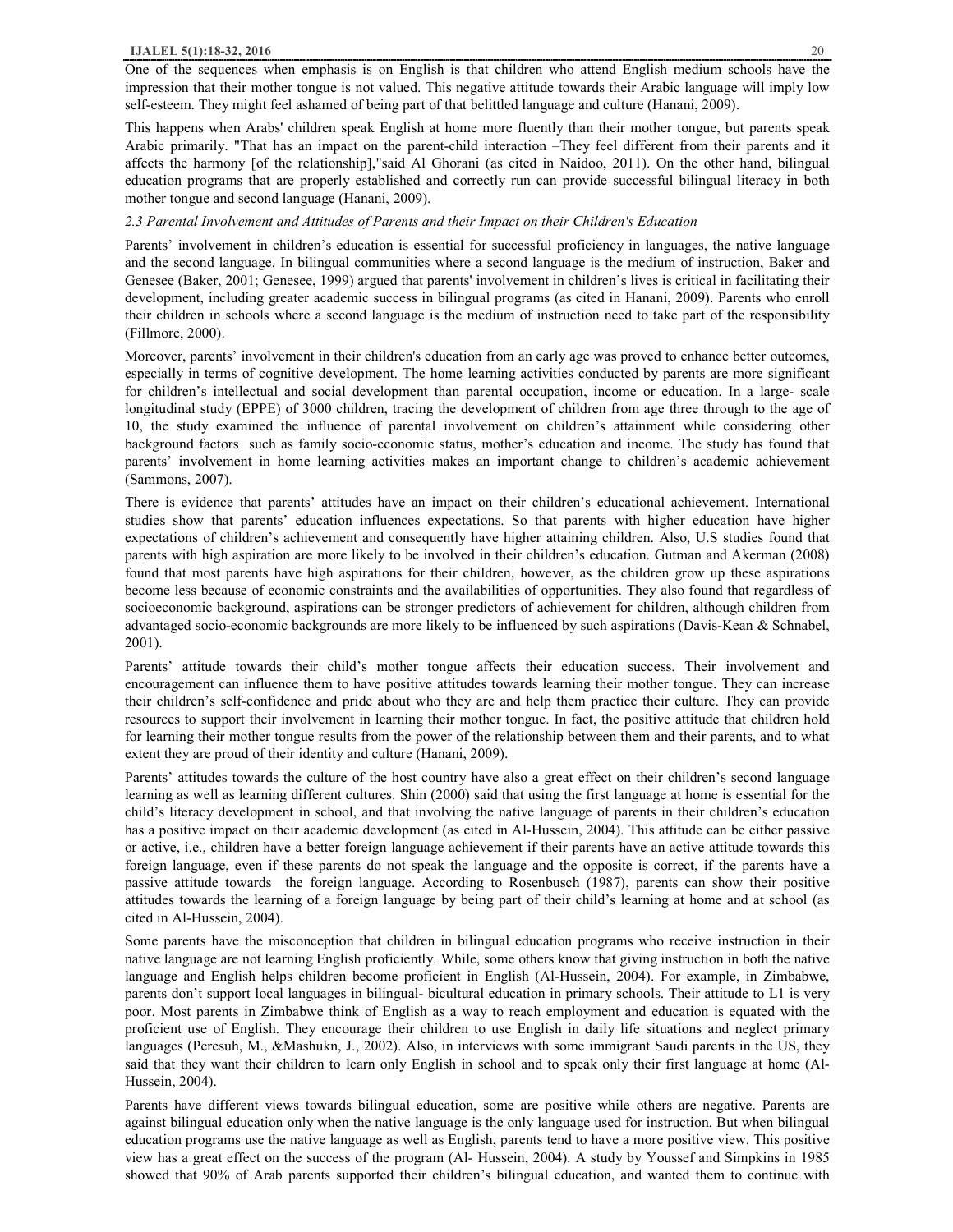these programs. The reason for this is that these classes are more accepting than regular classes. The majority of parents also expresses their needs to have an emphasis on teaching the Arabic language and culture in schools. Youssef and Simpkins (2004) also found out that only 59% of the parents believed that they have a major role in their children's education. They also concluded that "these parents view their language and culture as an asset to both themselves and their children" (as cited in Al-Hussein, 2004). Another study in Sri Lanka shows positive parents' attitudes towards using English as a medium of instruction in two schools in Jaffna. Parents understand the importance of English because it provides better opportunities for their children. They think that high proficiency in English open new gates to fulfill the demands of the globalized world (Thirunavukkarsu, 2011).

Moreover, Qian (2008) claimed that parents are aware that proficiency in the English language "has always been an important factor for new university graduates in securing employment" (p. 100). Parents who seek a better educational program and a better future for their children give poor reputation of public schools in which Arabic is the only medium of instruction. As a result, in UAE, for example, many parents are transferring their children to English schools looking for better quality of education. They look for effective bilingual programs in developing their children's biliteracy in both English and Arabic (as cited in Hanani, 2009).

## *2.4 The status of English in Saudi Arabia*

English is considered as a foreign language in Saudi Arabia**.** In this regard, one might refer to Kachru's concept of three concentric circles, which represents "the types of spread, the patterns of acquisition and the functional domains in which English is used across cultures and languages." The "inner circle" is comprised of such countries as the UK, the US, Canada, Australia and New Zealand, where English is the primary language. In the "outer circle", English is used quite widely for internal (intranational) purposes; examples are India and Singapore. As an EFL country, Saudi Arabia belongs to the third circle, the "expanding circle", where English is used as a tool for communication, trade, business, diplomacy, travel, and as a medium of instruction in higher education.

English language is used as a medium of instruction in many universities in Saudi Arabia in teaching subjects, such as science, medicine, dentistry, engineering and computers and to a lesser extent by others. One of the conditions for acceptance into schools such as Medicine and Dentistry is English language proficiency. The need for the language is even greater at higher degree level; it is essential in most majors. In Saudi Arabia, Arabic is the language of instruction in many public schools at all levels (primary, intermediate and secondary), however, many private international primary schools in Saudi Arabia use English as a medium of instruction in order to help children to obtain proficiency in English.

## *2.5 Saudi Language Policy*

Language policy is an important component in drafting education policies in any country. Phillipson and Skutnabb-Kangas (1996) defined language policy as "decisions on rights and access to languages and on the roles and functions on particular languages and varieties of language in a given polity. Such policies, and the decisions that highlight them, may be more or less overt or covert." In Saudi Arabia such policies are rather covert due to the fact that Arabic is the only spoken language (the national language and the official language). Moreover, the Saudi educational system is mainly influenced by religion because Islam is the only religion practiced in the country. The government tries to preserve the holiness of the religion, culture, and the Arabic language itself since Arabic is the language of the holy Quran. Therefore, it is widely believed that the use of EMI at school level could threaten the religious and cultural identity of the country. The Saudi education policy has stated five articles (24, 46, 50, 114, and 140) related to language policy (Al-Abdaly, 2012). These articles indicate that all levels of education should be taught in Arabic. In 2003, the Saudi ministry of education makes the decision of teaching English as a required subject in the public schools starting from grade 6. The next year, the teaching of English began from grade 5 (as cited in Ebad, 2014). Now, the teaching of English starts from grade 4. This phenomenon is moving at a very slow pace because of specific factors mentioned above. On the other hand, many private international schools across the kingdom are using EMI in their policy, especially those that cater for children educational needs. In these schools, all teaching activities are conducted in the English Language. Although, Arabic language modules are also used in parallel, the focus is more onto English. Thus, many Saudi parents today thrive to enroll their children in these private international primary schools to increase English language proficiency of their children.

# **3. Research Problem**

The increasing emphasis on English as an international language and its dominance in almost every aspect of life especially in the job market has led many Saudi parents to prefer private primary schools, where English is adopted as the medium of instruction, on public primary schools. This would imply that parents are aware of the importance of English and the opportunities it provides for their children. The increasing emphasis on English seems to affect the use of the Arabic language among children. Children who attend these private schools are challenged by the use and the presence of the English language which is likely to have a negative impact on children's mother tongue (Arabic), their attitude towards their mother tongue and their culture. This study intends to explore Saudi parent's attitudes towards the use of English as a medium of instruction in private primary schools and its possible impact on their children's mother tongue (Arabic).

#### **4. Methodology**

The methodology of the study uses mixed design since it involved both quantitative and qualitative methods of data collection and analyses. Particularly, the study adopted a questionnaire with Likert-scale statements and three open-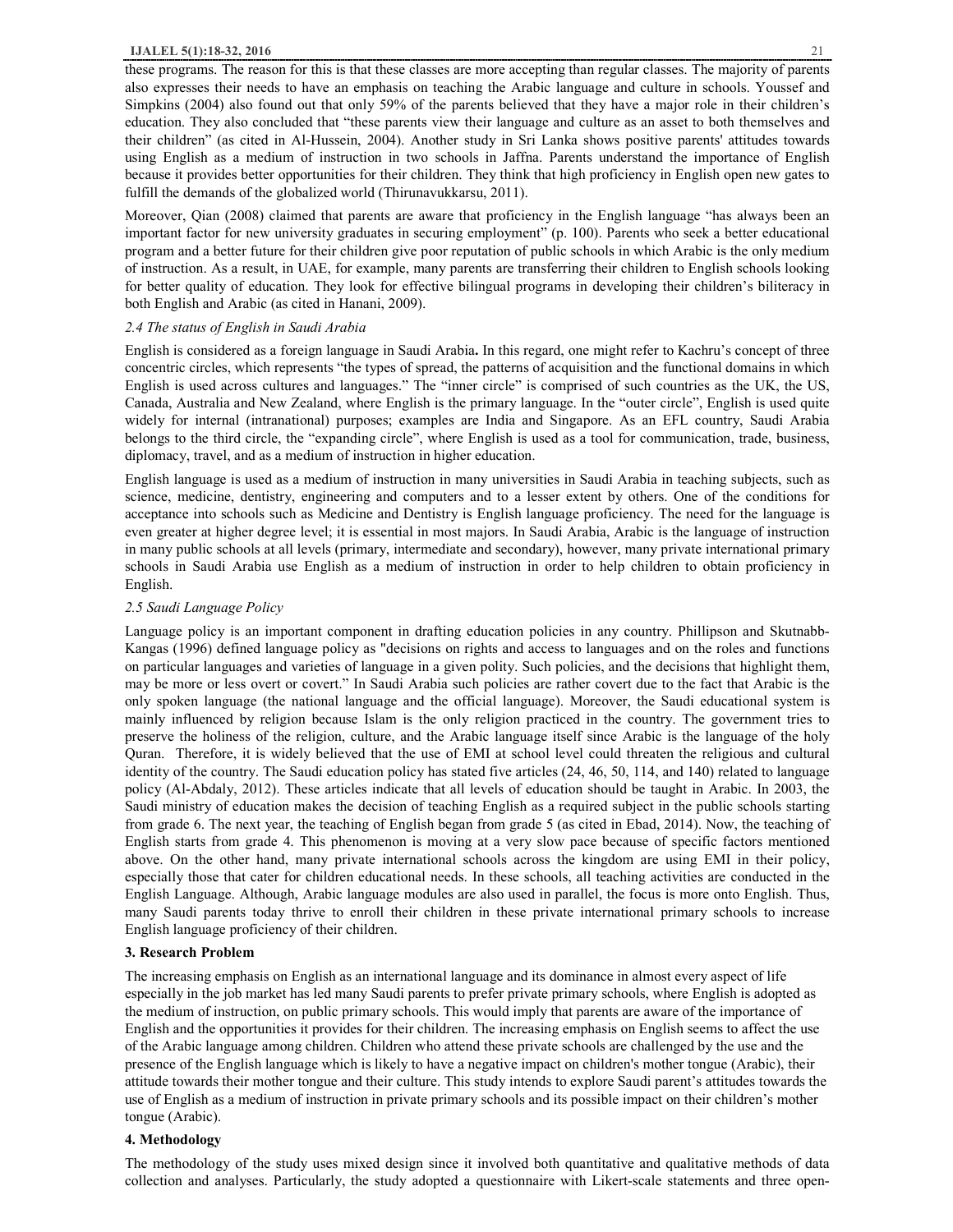ended questions. The data were analyzed using descriptive statistics and content analyses. This section outlines the research problem, research questions, participants, instrument, procedure, and data analysis.

## *4.1 Objectives and research questions*

The objective of this study is to investigate the attitudes of male and female Saudi parents towards using English as a medium of instruction in (Talla'aAlmostagbal) international private primary school in the Southern region of Saudi Arabia, Abha. More specifically, the study aims at investigating parents' opinions about the importance of children learning English, primary level as the suitable age for their children to learn English and the reasons for Learning English at an early age. Also, it examines how parents' educational experience and socio-economic status, and their attitudes towards using EMI in private schools, the western culture and their native language will affect their child's education.

Therefore, this study attempts to find answers to the following questions:

- 1. What are parents' attitudes towards using EMI in international private primary schools?
- 2. Why do many Saudi parents choose to send their children to EMI international private schools from an early age (primary level)?
- 3. What are the potential effects of using EMI on children's Arabic language and culture, and on their educational achievement in next levels?

#### *4.2 Participants*

The sample of the present study included Saudi male and female parents who have children studying in (Talla'aAlmostagbal) private international school in the Southern region of Saudi Arabia, Abha. A number of 100 Saudi parents were contacted through their children and asked for their consent to participate in this study, of whom 68 completed the survey. Arabic translation of the questionnaire was provided because all parents are Saudi nationals whose mother tongue is Arabic (see Appendix B). The age of the 68 participants ranges between 17 and 55 years old. The majority of participants has learnt English at age 13, and some of them at 12.The sample included 12 male participants (17.9% of the participants) and 55 female participants (82.1% of the participants). Only one participant did not respond to this item (see Table 1). The participants were asked to provide their level of English (poor, intermediate, advanced) based on their self-reporting. Those who have poor level were 4 (6.0% of the participants), and those who said intermediate were 31 (46.3% of the participants), while 32 (47.8% of the participants) were advanced (See Table 2).

| Gender | Frequency | Percent | Valid Percent | <b>Cumulative Percent</b> |
|--------|-----------|---------|---------------|---------------------------|
| Male   |           | 17.6    | 17.9          | 17.9                      |
| Female | 55        | 80.9    | 82.1          | 100.0                     |
| Total  | 67        | 98.5    | 100.0         |                           |

Table 1. Sample description in light of the gender

| Table 2. Bample description in right of participants English fever |           |         |               |                    |  |  |  |
|--------------------------------------------------------------------|-----------|---------|---------------|--------------------|--|--|--|
| English level                                                      | Frequency | Percent | Valid Percent | Cumulative Percent |  |  |  |
| Poor                                                               |           | 5.9     | 6.0           | 6.0                |  |  |  |
| Intermediate                                                       | 31        | 45.6    | 46.3          | 52.2               |  |  |  |
| Advanced                                                           | 32        | 47.1    | 47.8          | 100.0              |  |  |  |
| Total                                                              | $\sigma$  | 98.5    | 100.0         |                    |  |  |  |

Table 2. Sample description in light of participants' English level

#### *4.3 Instrument*

The instrument for this study was a questionnaire of 33 items, which consisted of four demographic questions and 26 quantitative, attitude questions as well as three qualitative open-ended questions.

The twenty- six questions employed a 5 point Likert Scale ranging from (1) "Strongly Disagree" to (5) "Strongly agree." The Likert scale items were stated with regard to the following constructs: around parents' attitudes towards the importance of English for their children, parents' attitudes of primary level as the suitable age for their children to learn English, reasons of learning English at an early age (primary level) from parents' perspective, parents' attitudes towards using EMI in private primary schools, parents' attitudes towards the effect of EMI on children's educational achievement in next levels, parents' attitudes towards the effect of EMI on children's Arabic language and culture. Three open-ended questions were asked to provide detailed information about certain aspects of participants' perceptions of using English as a medium of instruction (see appendix A).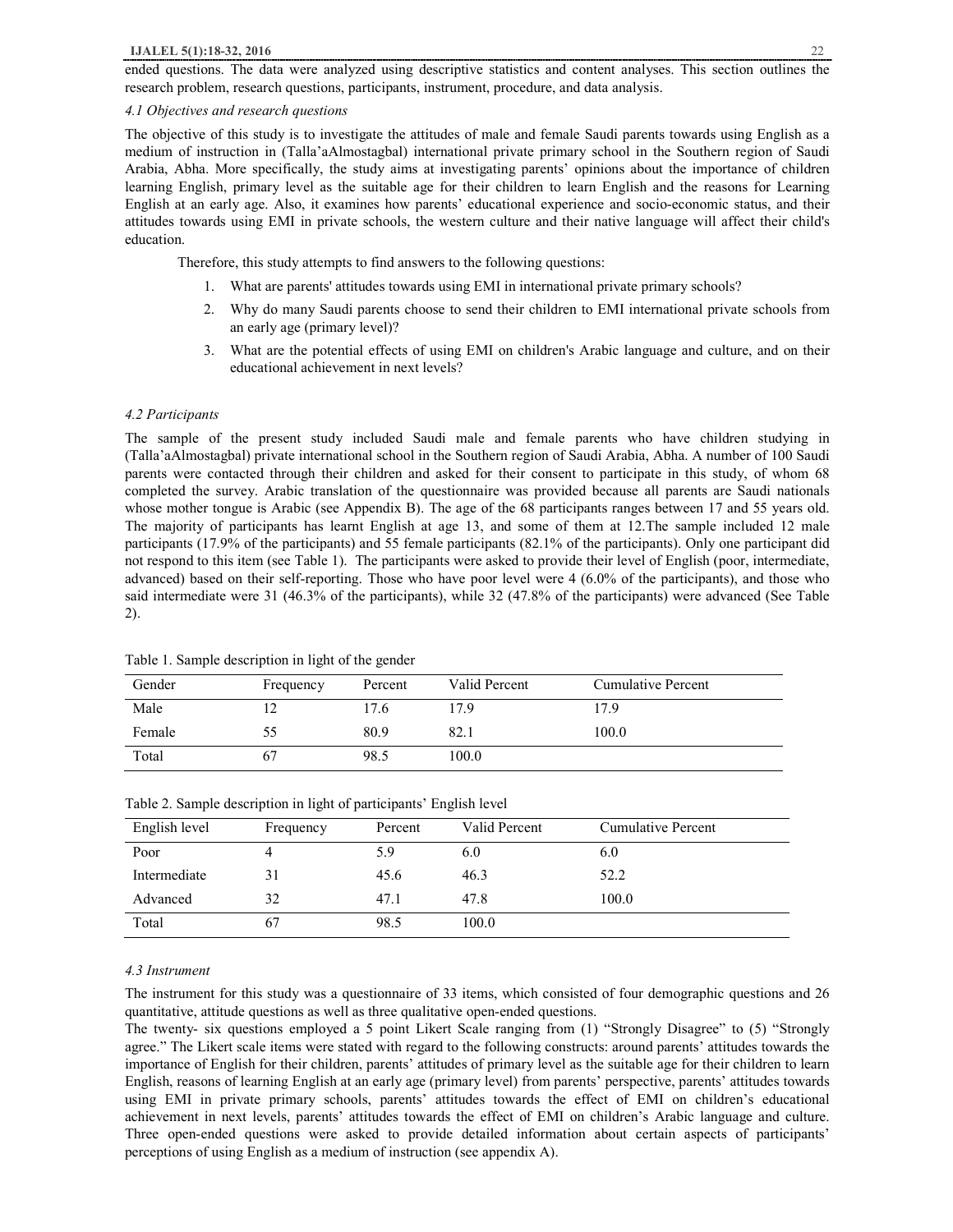# *4.4 Procedure*

The instrument for this study was a questionnaire distributed in Arabic language, because the participants were Saudi parents whose mother tongue is Arabic. After the green light to distribute the survey was given by the supervisor, participants received the questionnaires through the principle department of the school. They were informed in the questionnaire that the purpose of the study is purely academic and asked for their consent to participate in the study. The participant received the questionnaire through their children. The process of distributing the questionnaires and receiving them back took 10 days. The purpose of the study was explained to participants as purely academic and they were informed that their participation in the study was totally voluntary.

## *4.5 Data analysis*

The data that was analyzed by using descriptive statistics with the results of each area of interest manifested in summary tables and figures. The mean scores of items in each construct (parents' attitudes towards the importance of English for their children, parents' attitudes of primary level as the suitable age for their children to learn English, reasons of learning English at an early age (primary level) from parents' perspective, parents' attitudes towards using EMI in private primary schools, parents' attitudes towards the effect of EMI on children's educational achievement in next levels, parents' attitudes towards the effect of EMI on children's Arabic language and culture) were calculated. The statistical analysis was calculated by using SPSS software. Content analysis was used to analyze the three open-ended questions in the questionnaire.

## **5. Results**

This study aimed at investigating attitudes of Saudi parents towards the use of English as a medium of instruction in "Talla'aAlmostagbal" international private primary school. Specifically, the participants' attitudes were examined under six constructs: 1) Attitudes towards the importance of English for their children, 2) Attitudes of primary level as the suitable age for their children to learn English, 3) Reasons of learning English at an early age (primary level) from parents' perspective, 4) Attitudes towards using EMI in private primary schools, 5) Attitudes towards the effect of EMI on children's educational achievement in next levels, 6) Attitudes towards the effect of EMI on children's Arabic language and culture. These aspects form the quantitative part of the study and were analyzed by using statistical descriptive analysis. The study also contains three open-ended questions as the qualitative part of the study.

## *5.1 Results of Descriptive Questions*

The first research question was formulated to investigate the participants' attitudes and perceptions towards the use of EMI in private primary schools. The second attempted to find reasons behind the preference of many Saudi parents of EMI private primary schools for their children. The third question's purpose was to examine the influence of EMI on children's Arabic language and culture, and on their educational achievement in the next levels. Results are shown in Tables 3, 4, 5, 6, 7, and 8.

The criteria used to interpret participants' responses followed the norms (Strongly disagree  $=1-1.8$ ), (Disagree  $=1.8-1$ 2.6), (Somewhat agree=2. 6-3.4), (Agree=3. 4-4.2), (Strongly agree=4. 2-5).

The first set of statements aimed at investigating participants' attitudes towards the importance of English for their children (see Table 3).

| <b>Statements</b> | N  | Minimum | Maximum | Mean | Std. Deviation |
|-------------------|----|---------|---------|------|----------------|
| a6                | 67 |         |         | 3.39 | 1.507          |
| a <sub>7</sub>    | 68 | 3       |         | 4.63 | .689           |
| a8                | 68 |         |         | 4.53 | .819           |

Table 3. Attitudes towards the importance of English for children

Statement 6, *English Language is important nowadays*, indicated moderate agreement among the participants (N= 67), with a Mean of 3.39 out of 5. It seems that participants consider English language to be of moderate significance nowadays. Unlike statement 6, statement 7, *I believe that it is important to teach my children English language because it is a global language,* elicited the highest agreement with a Mean score 4.63, suggesting that most of the participants recognize the importance of teaching their children the English language because it is a global language. Statement 8, Those of my children who studied English at an early age are better in their academic achievement than those who *studied it at later stages,* also revealed strong agreement among the participants (N=68), with a Mean of 4.53. These findings are shown in Figure 1, illustrating that 67.65% of the participants considered English as an important language for their children to learn, with scores ranging between 4 and 5, of which 41. 18% scored between 4.67 and 5 on the attitude scale.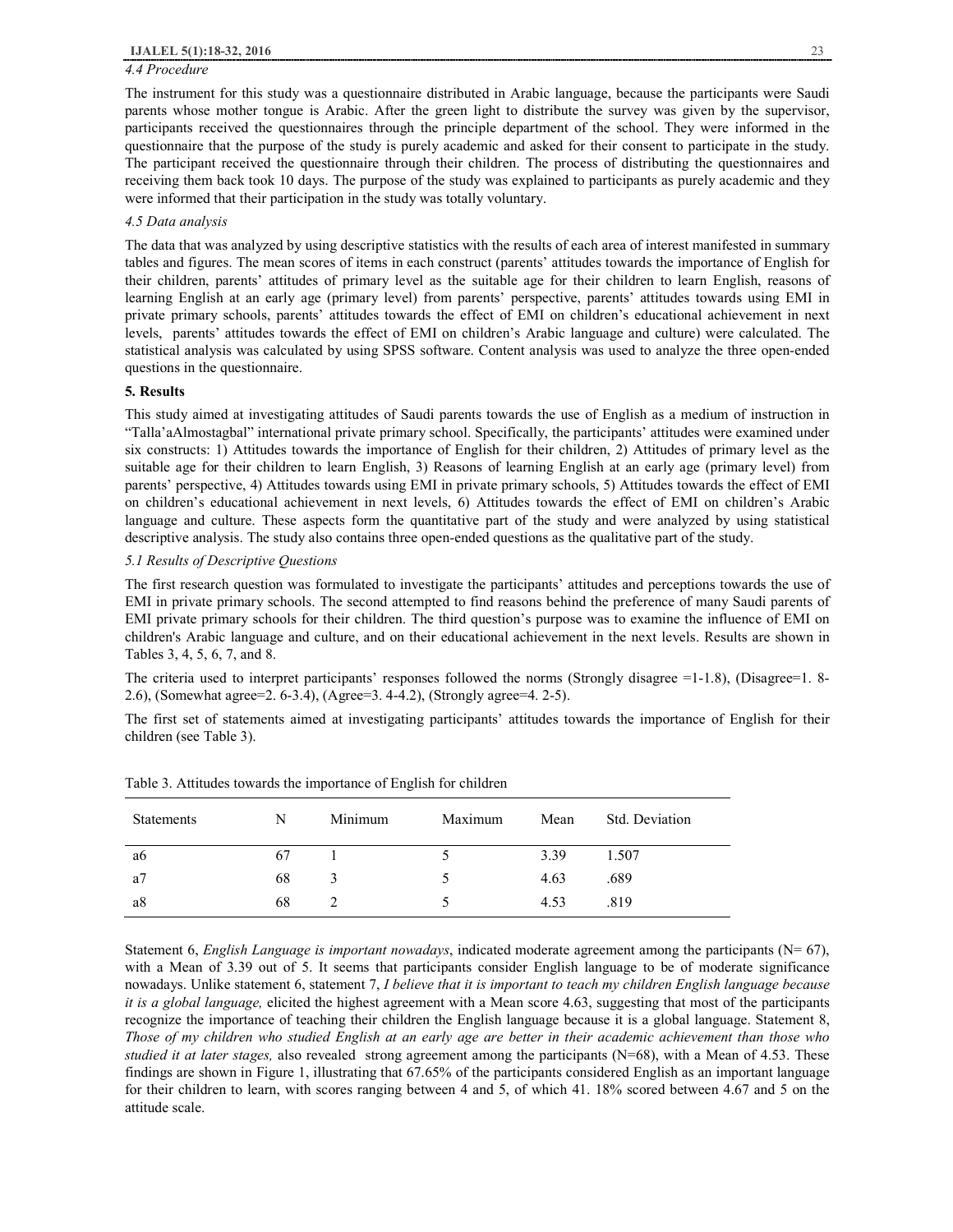

Figure 1. Distribution of scores total for attitudes toward the importance of English for children

The second set of statements aimed to examine the participants' attitudes of primary level as the suitable age for their children to learn English (see Table 4).

Table 4. Attitudes toward learning English at an early age (primary level)

| <b>Statements</b> |    | Minimum | Maximum | Mean | Std. Deviation |
|-------------------|----|---------|---------|------|----------------|
| a9                | 68 |         |         | 4.47 | 1.058          |
| a10               | 67 |         |         | 4.49 | .990           |
| a11               | 66 |         |         | 4.68 | .660           |

For statement 9, I believe that the suitable age for learning English starts from first grade in primary schools, the participants (N=68) have revealed a strong agreement with a Mean score 4.47 out of 5. In this sense, it appears that the majority of participants agree that first grade in primary schools is the suitable age for learning English. The second statement, Children who learn English at an early age (from seven years old) are better than those who learn it at ten *or above*, also elicited strong agreement among participants (N=67), with a Mean of 4.49. They expressed a belief that children who study English at an early age are better than those who study it lately at ten or above. The participants showed that strongest agreement with statement 11, *I believe that learning English at an early age from the primary level is easier than learning it from an intermediate level,* giving a Mean score of 4.68. This indicated that the participants appear to believe that learning English at an early age is easier more than if children learn it from an intermediate level. These findings are demonstrated in Figure 2, showing that 82. 34% of the participants have emphasized learning English at an early age, scored between 4 and 5, with 67.64% between 4.67 and 5.



Figure 2. Distribution of scores total for attitudes toward learning English at an early age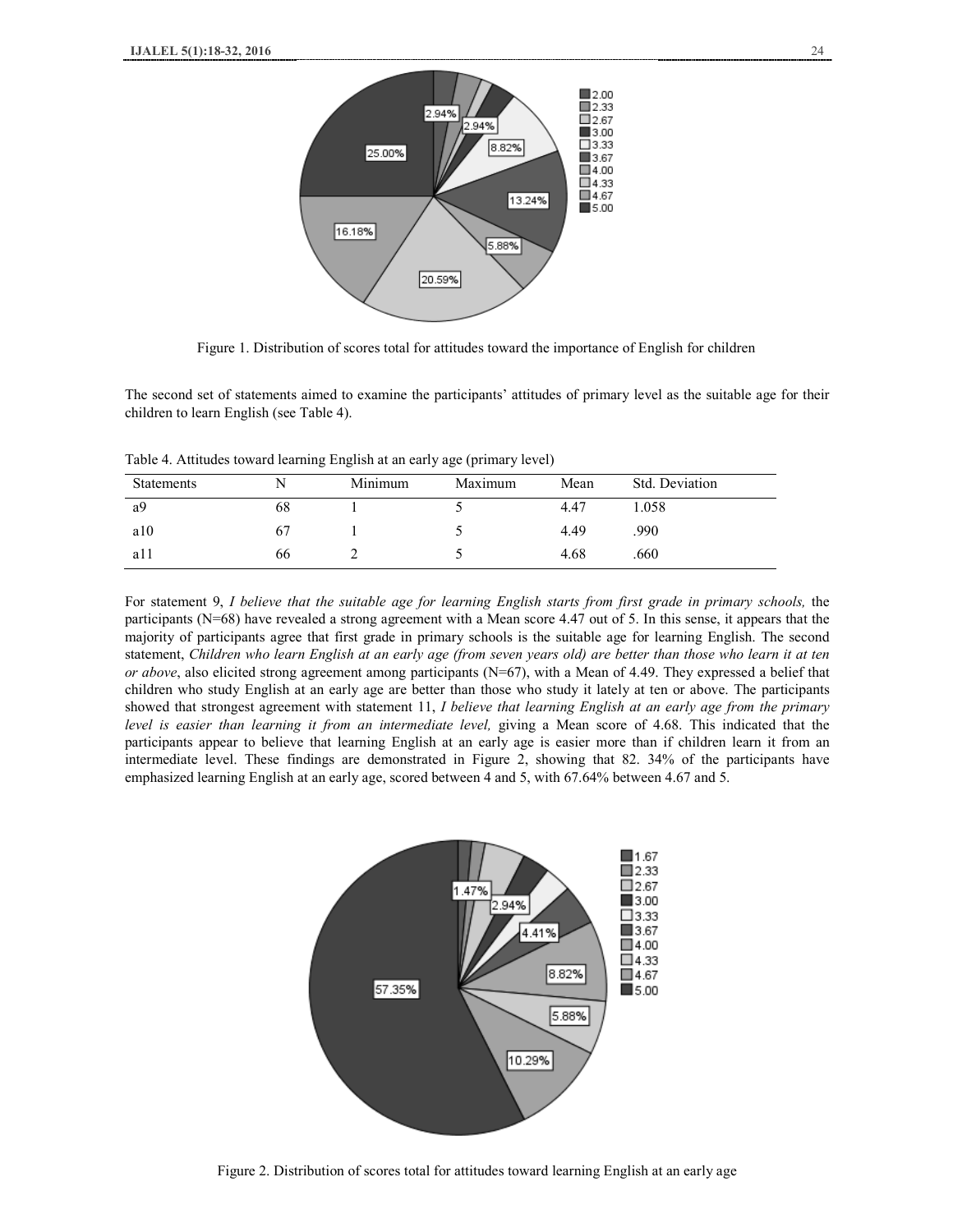| <b>Statements</b> |    | Minimum | Maximum | Mean | Std. Deviation |
|-------------------|----|---------|---------|------|----------------|
| a12               | 67 |         |         | 3.73 | 1.366          |
| a13               | 66 |         |         | 4.29 | .957           |
| a14               | 66 |         |         | 3.62 | 1.322          |
| a15               | 67 |         |         | 4.30 | .888           |

Table 5. Reasons of learning English at an early age (primary level) from parents' perspective

Moderate agreement was given by participants (N= 67) for statement 12, *I think the English language is more useful than Arabic because it provides better chances for employment,* and statement 14, *Children who have proficiency in English attained a higher social status*, yielding a Mean score of 3.73 and 3.62 respectively. In other words, the majority of participants appeared to see English as more useful than Arabic in terms of employment and social status. Nevertheless, participants (N= 66) revealed a strong agreement with statement 13; *I believe that being proficient in English is one of the requirements for succeeding in life,* with a Mean of 4.29. This implies that the participants consider knowledge of English as essential in order to have a successful life. Additionally, participants  $(N=67)$  strongly agreed with statement 15, Children learn English at an early age in order to avoid communication problems with others in the *future, e.g., travelling abroad*, with a Mean of 4.30. These findings are demonstrated in Figure 3, showing that 51.47% of the participants scored between 4 and 5, with 20, 59 % between 4.75 and 5.



Figure 3. Distribution of total scores for reasons of learning English at an early age (primary level) from parents' perspective

The fourth set of statements aimed to examine participants' attitudes towards using EMI in private primary schools (see Table 6).

| <b>Statements</b> | N  | Minimum | Maximum | Mean | Std. Deviation |
|-------------------|----|---------|---------|------|----------------|
| a16               | 67 |         | 5       | 3.54 | 1.318          |
| a17               | 67 |         |         | 3.81 | 1.258          |
| a18               | 68 |         | 5       | 4.18 | 1.050          |
| a19               | 66 |         |         | 3.64 | 1.432          |
| a20               | 67 | 2       | 5       | 4.58 | .678           |
| a21               | 67 |         | 5       | 3.40 | 1.303          |
| a22               | 64 |         | 5       | 2.42 | 1.343          |

Table 6. Attitudes towards using EMI in private primary schools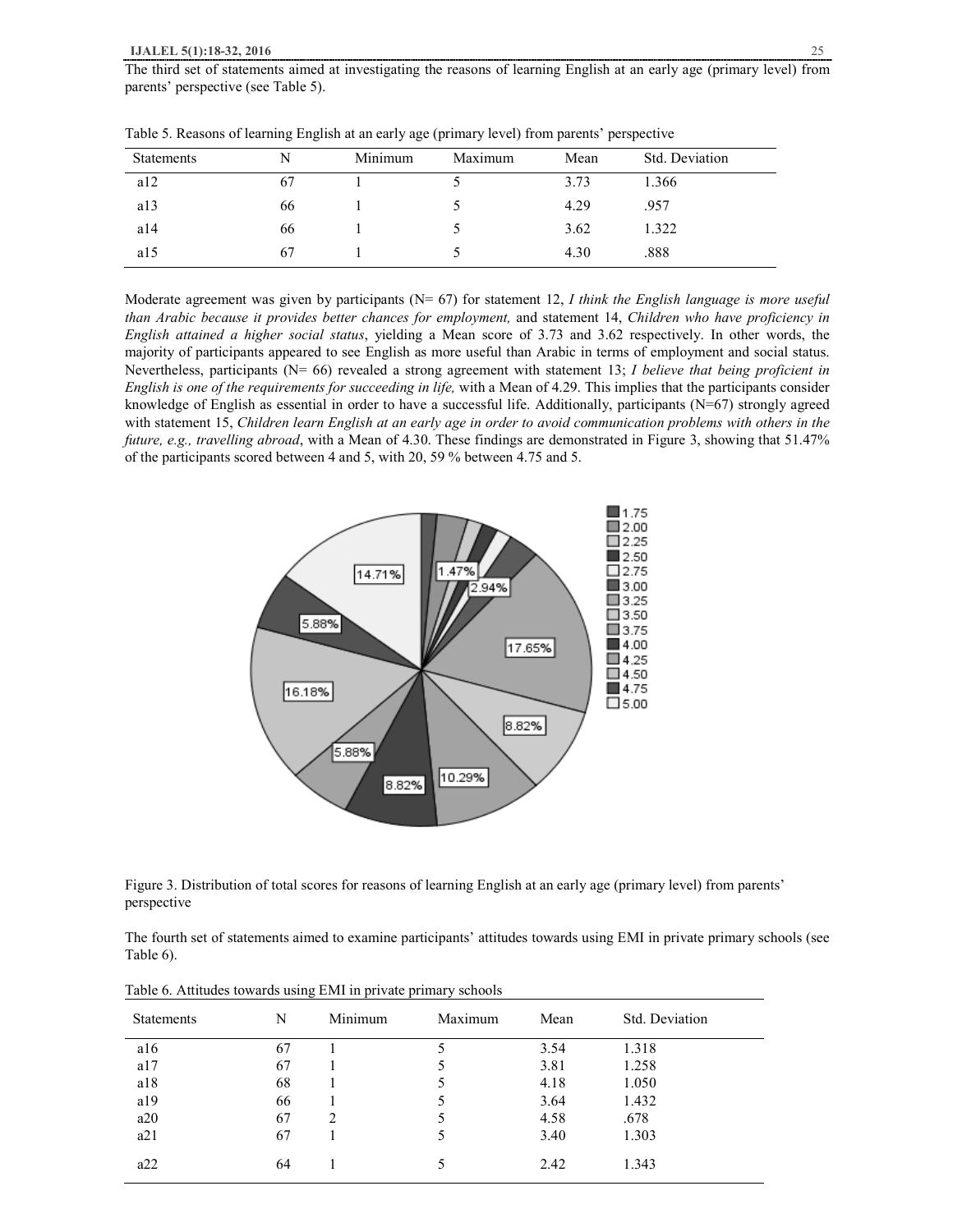Statement 16, It is important for my children to be enrolled in international private schools where English is the medium of instruction even if I have a low income, as well as, statement 17, I believe that employed and educated mothers are more likely to send their children to study in international private schools where English is the medium of *instruction,* revealed moderate agreement, with a Mean between 3.54 and 3.81. These two statements focused on the socio-economic status of the family. The statistics showed that the participants  $(N=67)$  agreed to some extent that the socio-economic status of the family, such as family income and parental occupation can influence the parents' choice of EMI private primary schools for their children.

Statements 18, 19, and 20 focused on participants' perceptions of EMI private primary schools, where English is used as a medium of instruction. As seen in table 6, statement 18, *It is better for my child to join EMI schools,* and statement 20, I think that using both Arabic and English as mediums of instruction in the primary level is more useful, elicited strong agreement among the participants, with statement 20 achieving the highest Mean= 4.58. However, statement 19, I think that children who study in EMI schools are better than those who study in public primary schools where Arabic *is the language of instruction,* showed a moderate agreement with a Mean of 3.64. This indicates that most of the participants (N=66-68) prefer to enroll their children in EMI private primary schools where both Arabic and English are the mediums of instruction. According to statement 19, it appeared that participants believe that EMI private schools are better than public schools.

The next two statements concentrated on participants' attitudes towards teaching all subjects in English. Statement 21, *it is preferable to teach all subjects in English in order to increase my child's proficiency in English,* revealed a moderate agreement among participants with a Mean of 3.40. On the contrary, statement 22, *teaching all subjects in English means a lower level of academic achievement*, showed that the participants slightly agreed, yielding a Mean score of 2.42. Regarding this point, participants preferred that all subjects taught in English in order to increase their children's proficiency in English.

Overall, participants expressed strong preference of EMI private schools where both Arabic and English are used as mediums of instruction, and preferred teaching all subjects in English in order to increase their children's proficiency in English. Figure 4 showed that 33.81% of participants scored between 4 and 5, with 22.05% between 4.29 and5.



Figure 4. Distribution of scores total for attitudes towards using EMI in private primary schools

The fifth set of statements aimed to examine the participants' attitudes towards the effect of EMI on children's educational achievement in next levels (see Table 7).

|  |  |  |  | Table 7. Attitudes towards the effect of EMI on children's educational achievement in next levels |
|--|--|--|--|---------------------------------------------------------------------------------------------------|
|  |  |  |  |                                                                                                   |

| <b>Statements</b> | N  | Minimum | Maximum | Mean | Std. Deviation |
|-------------------|----|---------|---------|------|----------------|
| a23               | 67 |         |         | 4.13 | 1.028          |
| a24               | 68 |         |         | 4.22 | .895           |
| a25               | 68 |         |         | 3.49 | 1.215          |
| a26               | 68 |         |         | 2.76 | 1.317          |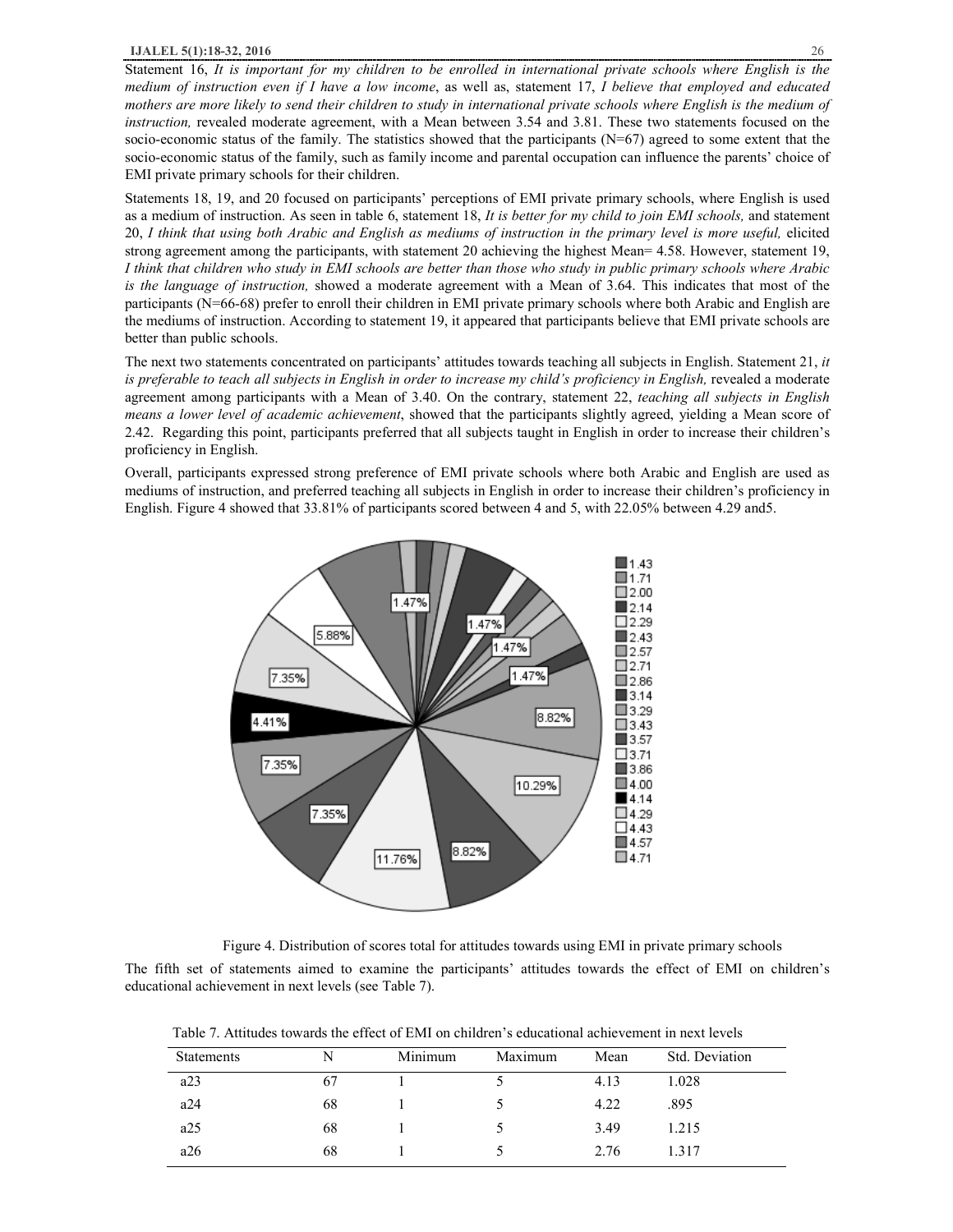Strong agreement was found among participants (N=67) for statement 23, *Children who learn English at an early age*  (from primary stage) are more successful in later stages than their peers who didn't study at an early age, and statement 24, *Children who learn English at an early age will have a better understanding capacity, gain more knowledge and develop cultural awareness*, with a Mean score ranging between 4.13 and 4.22. In other words, the majority of participants appeared to agree that learning English at an early age will influence positively their success in later stages, their understanding capacity, and their cultural awareness. However, statement 25, *Children who study*  using English language has a higher level of performance and academic achievement than those who use Arabic *language*, drew an indication of a moderate agreement among the participants (N=68), with a Mean of 3.49. This suggests that not all of the participants relate Learning English with higher levels of performance and academic achievement. On the contrary, the participants slightly agreed for statement 26; *I find that the child who has a poor level of English proficiency is less successful than the other children,* yielding a Mean of 2.76. In this sense, most of the participants expressed a belief that the child with poor level of proficiency is not less successful compared with other children. All in all, participants expressed strong agreement to learning English at an early age which will influence positively children's educational achievement in the next levels. Figure 5 indicates that 42.81% of the participants scored between 4 and 5, and 32.52% between 4, 25 and 5.



Figure 5. Distribution of scores total for attitudes towards the effect of EMI on children's educational achievement in next levels

The sixth set of statements aimed at investigating the participants' attitudes towards the effect of EMI on children's Arabic language and culture (see Table 8).

| <b>Statements</b> | N  | Minimum | Maximum | Mean | Std. Deviation |
|-------------------|----|---------|---------|------|----------------|
| a27               | 68 |         |         | 4.01 | 1.099          |
| a28               | 66 |         | C.      | 3.18 | 1.498          |
| a29               | 68 |         | 5       | 2.68 | 1.263          |
| a31               | 67 |         | 5       | 2.85 | 1.351          |
| a32               | 68 |         | ć       | 4.09 | 1.047          |

Table 8. Attitudes towards the effect of EMI on children's Arabic language and culture

Statement 27, *teaching English at an early age has an influence on children's cultural identity,* revealed strong agreement among the participants (N=68), with a Mean of 4.01. The participants showed moderate agreement with statement 28, my positive or negative attitudes, as a parent, towards the western culture affect my child's English *learning*, giving a Mean score of 3.18. In other words, the participants (N=66), to some extent, agreed that their positive or negative attitudes towards the western culture can affect their children's learning of English. The participants in their response to statement 29, *I find that English has affected my child's Arabic language*, revealed that they slightly agreed, with a Mean of 2.68. This implies that not all of the participants appeared to agree that English has affected their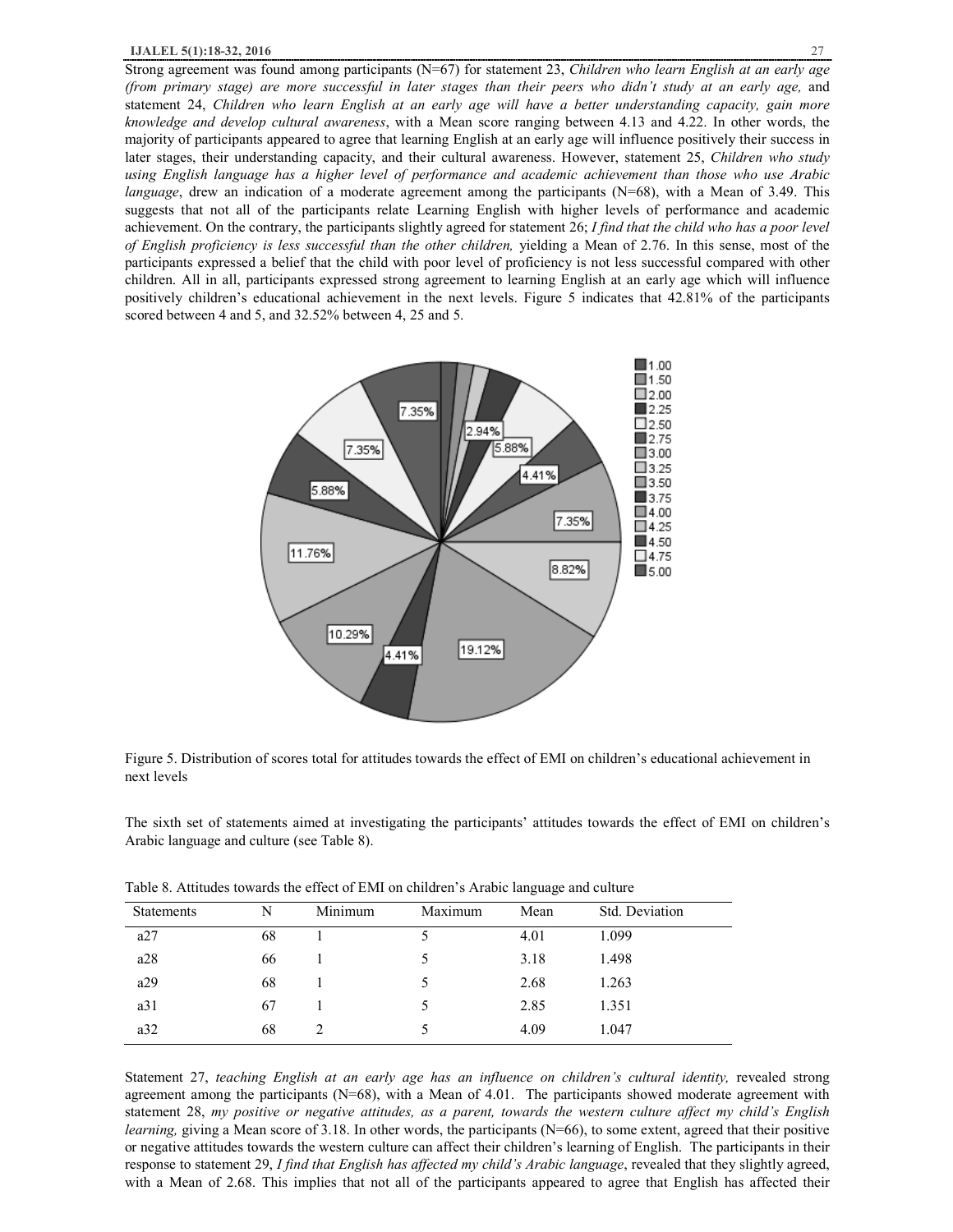children's Arabic language. In a similar manner, Statement 31, *the preference of many parents of the English language*  for their children has a negative impact on the status of the Arabic language and its functions, showed that the participants slightly agreed with a Mean score of 2.85. In this sense, the majority of participants did not appear to agree that the English language has a negative impact on the status of the Arabic language and its functions. For statement 32, *Saudi government should increase the status of Arabic in the society,* the participant's revealed a strong agreement with a Mean score of 4.09, suggesting that most of them support the idea that the status of Arabic should be increased in the society and it is the responsibility of the Saudi government to do so*.* The findings are illustrated in Figure 6, showing that 22, 05% of the participants scored between 4 and 5, among them 19.11% between 4.20 and 5.



Figure 6. Distribution of scores total for attitudes towards the effect of EMI on children's Arabic language and culture

Finally, the above tables and figures, with the norms (Strongly disagree =1-1.8), (Disagree=1. 8-2.6), (Somewhat agree=2. 6-3.4), (Agree=3. 4-4.2), (Strongly agree=4. 2-5), showed that:

- 1. Parents 'attitudes towards using EMI in international private schools at an early age were positive.
- 2. There were positive effects of using EMI on children educational achievement in the next levels. However, parents' slightly agreed that the English language has affected the children's Arabic language.
- 3. Many Saudi parents choose to send their children to EMI international private schools at an early age, because:
- o The children who study in EMI schools are better than those in public schools.
- o Arabic and English can both be used as mediums of instruction which is more useful (statement 20).
- o EMI international private schools teach all subjects in English which increases the child's proficiency in English.

## *5.2 Results of Content Questions*

The survey included three content questions. The first asked for parents' attitude towards English in general. The second asked for the effects of the English language on the child's Arabic language. The last one solicited their opinions concerning the reasons behind the preference of many Saudi parents for sending their children, at an early age, to international private primary schools where English is the medium of instruction. Answers to the first question were classified under three subsections related to various attitudes, such as the most important language in the world, international language, and favorite language. For the second question, parents' answers were categorized under three subsections: English didn't influence the child's Arabic language, English negatively influenced the child's Arabic language, and English positively influenced the child's language. For the third question, participants' answers were classified under five thematic categories: importance of English as an international language, the effectiveness of early access to English, opportunity to get a job in the future, English is given priority and satisfaction with the quality of education in general.

## *5.3 Parents' attitudes towards English language in general*

The first open-ended question stated as *"What is your attitude towards English in general?"* received a response rate of 99%, i.e., almost all of the participants answered the question. The most frequent answer given by the participants was that the English language is an important language because it is the language of the world, with 30 responses emphasizing this point. One male participant, who has an *advanced* level in English, said *"It's an important language in order to know what is happening in the world around us*". The vast majority expressed their positive attitudes towards the English language as an international language. For example, one male participant, who has an *advanced*  level in the language, pointed out, "it is an easy language and an international one. It is considered the key for learning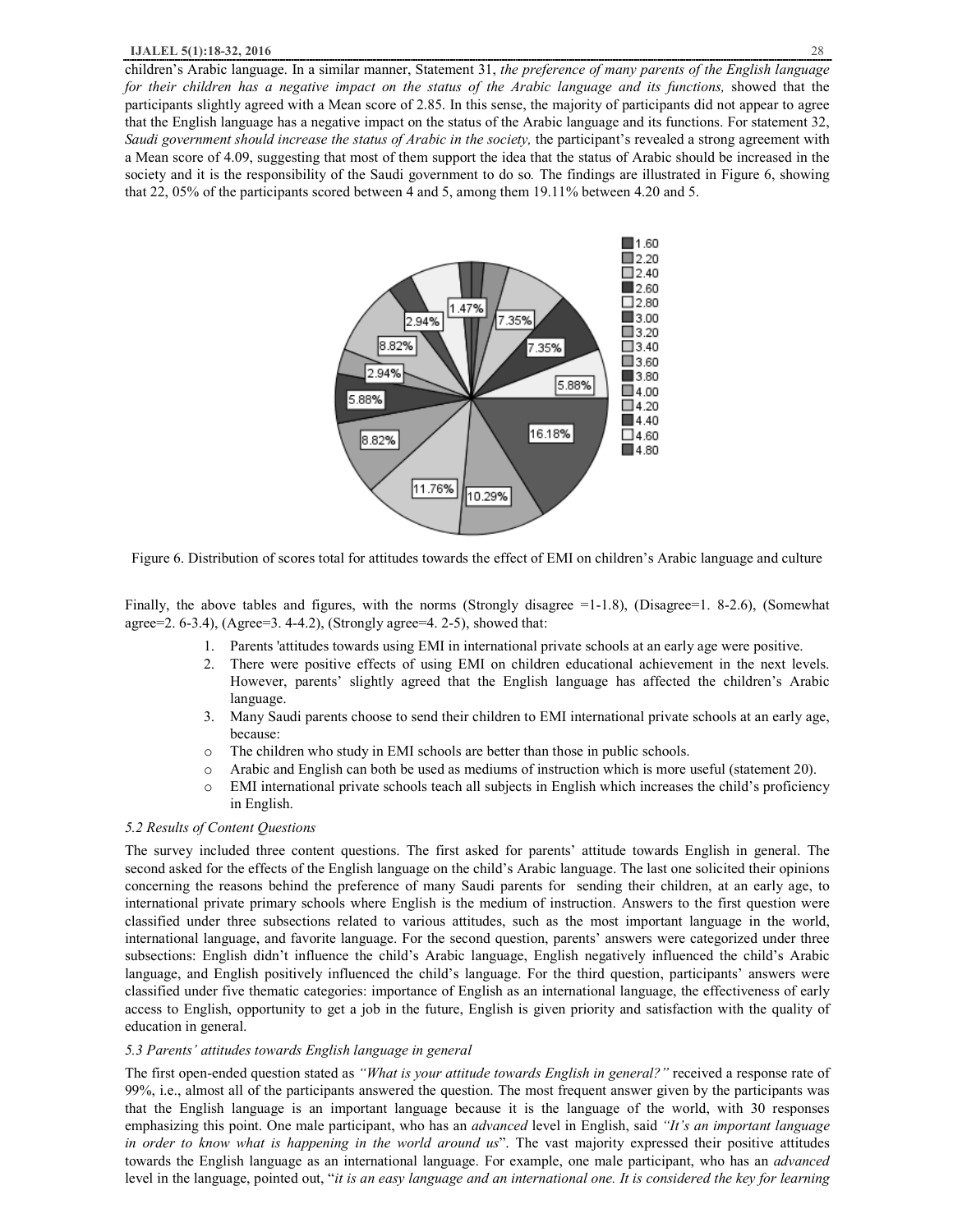*because most of the scientific resources are available in English."* Also, another female participant, who has an *intermediate* level in the English language, claimed that *"English is the first international language and the most widely spread language around the world."* Twenty participants expressed their positive attitude towards English as their favorite language. A female participant, who has an *advanced* level in English language, said *"I like English more than Arabic."* Another female participant, who also has an advanced level in English language, stated *"I like to speak in English."* Overall, participants' attitudes towards English were positive. They were aware of the importance of the English as an international language.

#### *5.4 The effects of the English language on the child's Arabic language*

Participants were given the following statement "*I find that English has affected my child's Arabic language.",* and were requested to express their agreement or disagreement and then explain the following question *"How did learning English influence your child's Arabic language?"* Seventy-one percent of the participants (N=68) offered their responses with justifications to back them up. The responses show that 7% of the 68 of the participants who responded strongly agreed, 13% agreed, 54% revealed opinions between agreement and disagreement, and 26% strongly disagreed.

Fifteen out of sixty-eight participants provided their explanations for the question *"How did learning English influence your child's Arabic language?"* Participants' explanations for their choices were analyzed and classified under three thematic categories. While twenty-one of participants said there was no influence of English on the child's Arabic language, the majority of participants (twenty- four) explained that English has negatively influenced their child's Arabic language. According to the participants' explanations, there are ten negative effects of English on the child's Arabic language. The first effect is the difficulty in understanding Arabic vocabulary or finding the right word while speaking, because Arabic is not given much attention from private schools. A female participant, who has an *advanced* level in English, made the following remark *"Names for origins, planets, months, and many other names are unknown to my child."* Additionally, one male participant, who has an *advanced* level in English, claimed *"My child doesn't*  know many Arabic words which makes him feel embarrassed in front of his grandparents and the rest of the family." The second effect is related to weakness in witting and reading skills in Arabic. The child is not fluent and commits a lot of spelling mistakes in the Arabic language. For example, a female participant, who has an *advanced* level in English, pointed out that her daughter "In writing, she writes from left to right as in English and even in writing Arabic *numbers she gets confused. She writes number four in Arabic as (3)."* The third effect is preference of English over Arabic. A male participant, who has an *advanced* level in English, said *"My child's prior interest is English, and then comes later the Arabic language."* The fourth effect is hatred of Arabic Language, especially if English was learned first, because the child finds it difficult to learn English. One female participant stated about her child *"She thinks that Arabic is a boring language. She prefers to express herself in English."* The fifth effect is negligence of Arabic courses, especially in the early stages, and attention is given to English courses. For example, one female, who has an *intermediate* level in English, said *"More focus is on English because all subjects are taught in English. Only two*  subjects are taught in Arabic, these are the Arabic subject and the Islamic education subject." The sixth effect is that English is used more than Arabic because the child had lived abroad. One female participant said *"My daughter was born while I was abroad, so, she uses English mostly."* Another female participant claimed about her child *"She struggles with the Arabic subject because she had lived and studied abroad."* The other negative effects are weakness in Arabic composition, weakness in Arabic pronunciation, weak in Arabic literary skills, e.g., storytelling, and using a lot of English words while speaking in Arabic, i.e., mixing English and Arabic words during speech.

Four out of fifteen participants said that English has a positive influence on the child's Language. For example, a female participant stated that *"My child has become more culturally and scientifically educated. He is more capable of following advances in technology and science. His ideas and skills have improved."*

5.5 Main Reasons behind the Preference of Saudi Parents for sending their Children to EMI International Private *Primary Schools* 

The last open-ended question stated as *"In your opinion, why do many Saudi parents choose to send their children to EMI international private primary schools at an early age? What are the reasons?"* received a response rate of 87%. Participants' answers were classified under five thematic categories: importance of English as an international language, the opportunity to join university and get a job in the future, the effectiveness of early access to English, English is given priority and satisfaction with the quality of education in general. The most frequent reason given by the participants was the importance of English as an international language. The majority wanted to send their children to EMI international private primary schools because they recognize the status of English as international global language. For example, one female participant who has an *advanced* level in English, said *"English becomes the language of the*  whole world. It will be essential in the future life." Another female participant stated "It is the language of the globe, the language of communication, the language of work and the language that builds the individual's personality and *identity."* Also, one female participant said *"It is the language of science, technology, and computer. It's a means of communication and a key for acknowledging the foreign culture."* 

Fourteen out of sixty one participants stressed the significance of English to provide more opportunities to join university and to get a better job in the future. A male participant, who has an *intermediate* level in English, claimed *"It*  is because most of the scientific fields, such as medicine, engineering, and pharmacy are taught in English. Also, these *schools can prepare children in the long run, after graduation, to complete their education abroad."* Additionally, a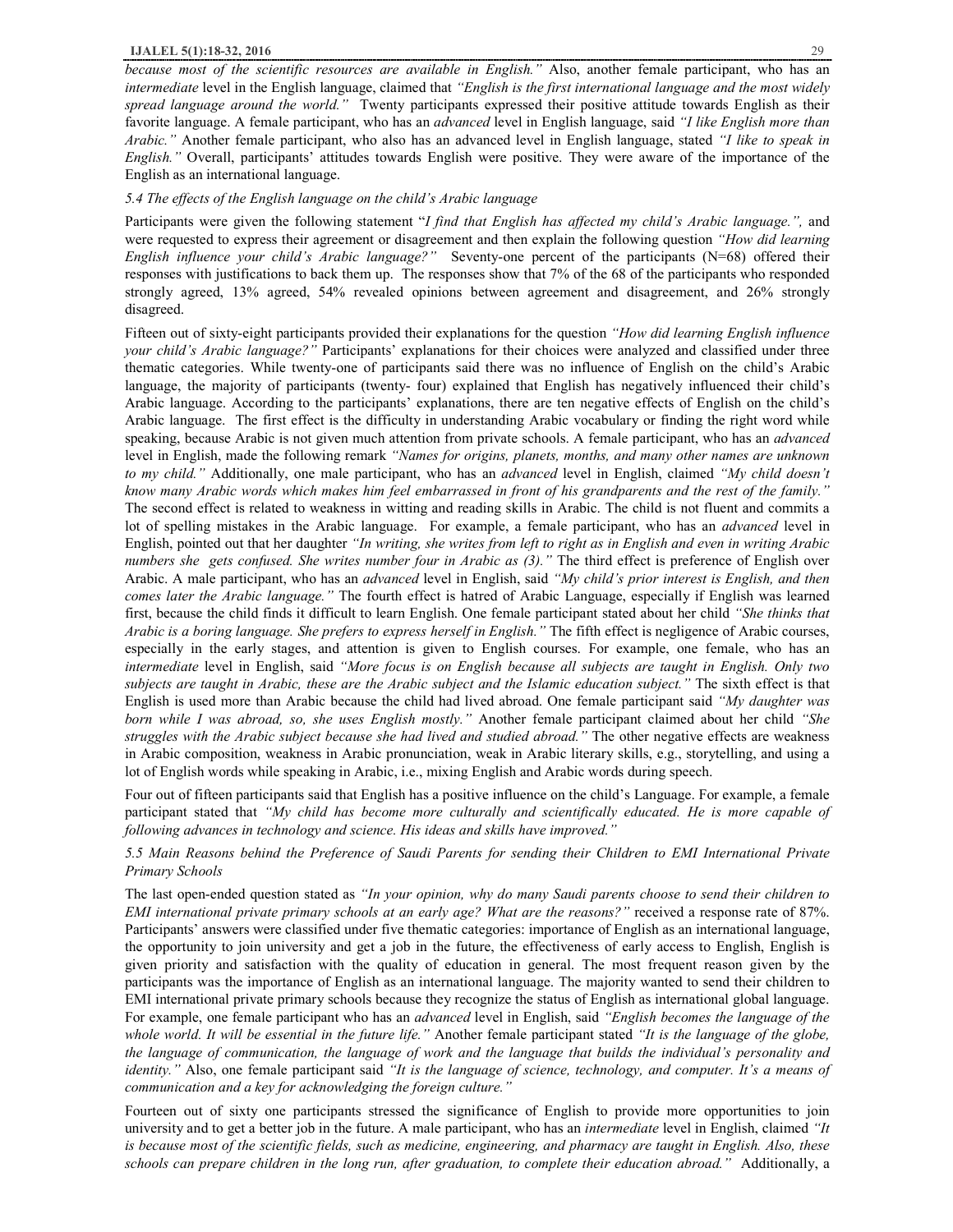female participant, who has an *advanced* level in English, said *"English becomes a necessary requirement needed for applying for a job."* 

Further, ten participants expressed the effectiveness of early access to English, with some participants claiming *"Early Start, Growing Smart."* One male participant, who has an *advanced* level in English, said *"Because learning at an early age has positive effects, regarding children's capacity for understanding and memorization."* Four responses supported the teaching of English in EMI private schools at an early age because Saudi public schools teach English in later stages.

Three responses stressed their satisfaction with the quality of education in EMI international private primary schools where English is given priority. For example, one female participant, who has an advanced level in English, stated "Many parents prefer EMI private schools for their children because public schools don't provide the same quality of *education in EMI private schools and English is not emphasized."*

# **6. Discussion**

The above results can be interpreted under six main themes that manifest Saudi parents' attitudes towards using EMI in primary private schools. That is to say, it attempted to examine Saudi parents' attitudes towards the importance of English for their children, primary level as the suitable age for their children to learn English, reasons of learning English at an early age (primary level), using EMI in private primary schools, the effect of EMI on children's educational achievement in next levels, and the effect of EMI on children's Arabic language and culture.

## **Main themes**

*6.1 The Importance of English for Children***.** The Participants' responses to the items under the construct parents' attitudes towards the importance of English for their children indicated strong agreement among the participants. They expressed positive attitudes towards English in general. They appeared to admit that it is important for their children to learn English language, emphasizing its importance as a global language. This is consistent with the finding of Thirunavukkarsu (2011) who claimed that parents understand the importance of English because it provides better opportunities for their children. They think that high proficiency in English opens new gates to fulfill the demands of the globalized world.

*6.2 Primary Level as the Suitable Age for Children to Learn English***.** Parents stressed the significance of learning English at an early age, starting from first grade in primary schools. They expressed a belief that children who learn English at an early age (from seven years old) are better than those who learn it at ten or above. They also believe that the earlier the child learns English the easier it will be to acquire the language. Generally, participants had strong positive attitudes towards learning English at an early age from primary level.

*6.3 Reasons of learning English at an Early Age***.** The responses of the participants for the items under the construct reasons of learning English at an early age (primary level) revealed moderate agreement of the importance of English in terms of employment and high social status. This result is compatible with that of Peresuh, M., and Mashukn (2012), who reported that most parents in Zimbabwe think of English as a way to reach employment and education is equated to the proficient use of English. However, participants strongly agreed that knowledge of English is a requirement of success in life, and that it will help their children to avoid communication problems with others in the future, e.g., travelling abroad. The reasons of learning English at an early age were further reinforced by participants' answers to the open-ended question, asking them why they choose to send their children to EMI private primary schools, where English is the medium of instruction. The most frequent reason was the importance of English as an international language. The second reason was the significance of English to provide more opportunities for joining universities and getting better jobs in the future, indicated by 40 participants. The third reason given by the participants was the effectiveness of early access to English. Other responses mentioned satisfaction with the quality of education in EMI international private primary schools where English is given priority. These reasons imply that parents are aware of English status as a global language that will provide a wide range of opportunities for their children in the future. They regard English as beneficial for better jobs and it will allow their children to pursue their graduate studies at foreign universities. Thus, they prefer private primary schools, where children are exposed to English at an early age, because English is given priority in these schools.

*6.4 Using EMI in private primary schools.* Two items under this construct were sought to elicit participants' attitudes towards the influence of the family's socio-economic status on their choice of EMI private primary schools. The results showed that family income and parental occupation can influence the parents' choice of EMI private primary schools for their children. They strongly agreed that it is better for their children to join EMI private primary schools. They appeared to support bilingual instruction where both Arabic and English are used as mediums of instructions. This finding is in agreement with Youssef and Simpkins (1985) as cited in Al-Hussein (2004), who reported that 90% of Arab parents supported their children's bilingual education, and wanted them to continue with these programs. In addition, participants expressed a belief that EMI private schools are better than public schools. Participants wanted all subjects to be taught in English in order to increase their children's proficiency in English. All in all, the participants expressed positive attitudes towards EMI private primary schools over public schools.

*6.5 The Effect of EMI on Children's Educational Achievement in Next Levels***.** Participants' attitudes towards the effect of EMI on children's educational achievement in next levels were positive. They believed that learning English at an early age will influence positively their children's success in the later stages, understanding capacity, and cultural awareness. They related a higher level of performance and academic achievement in next levels with EMI, i.e., children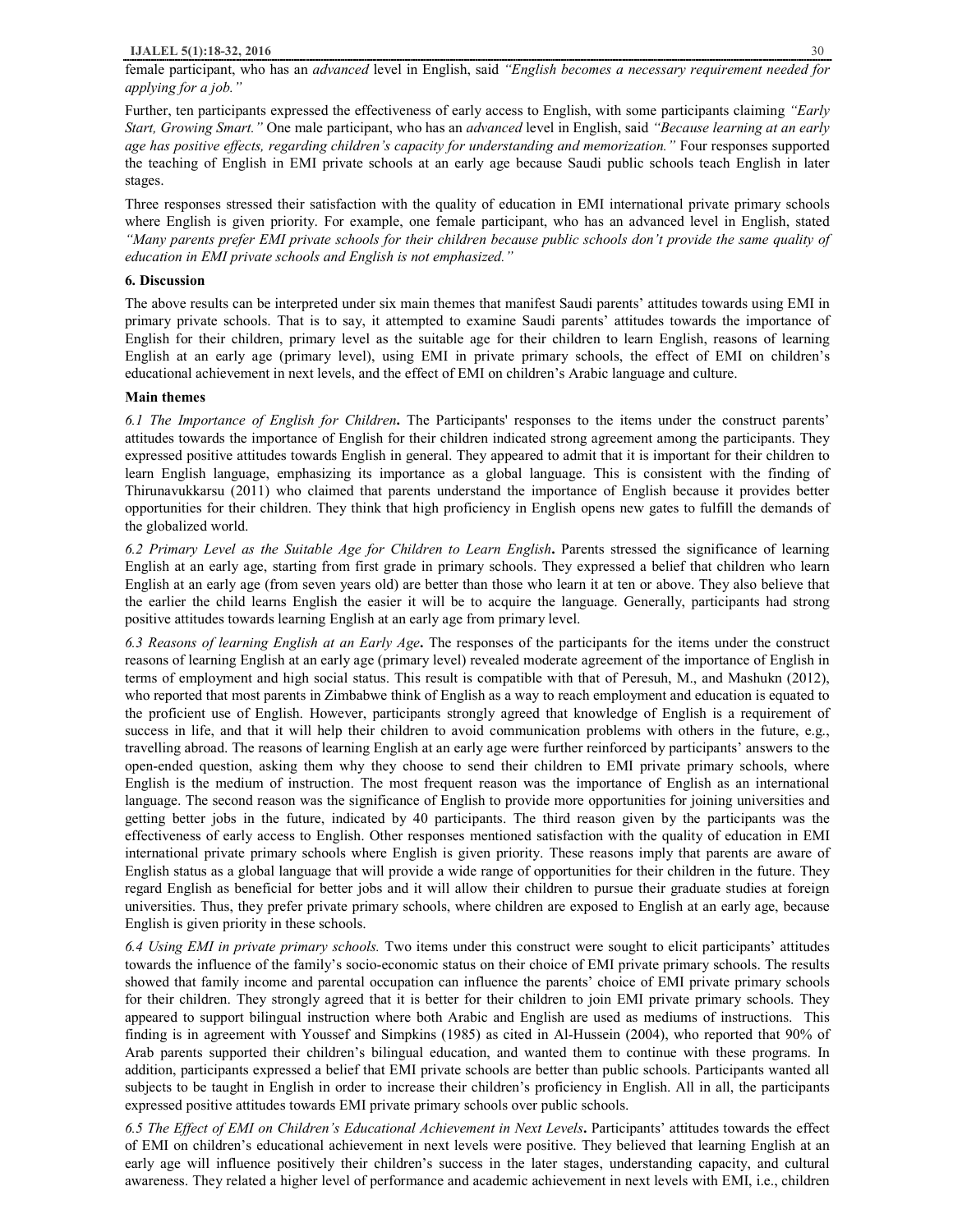who study using EMI achieve a higher level of performance and academic achievement than those who use Arabic as a medium of instruction. This indicates that parents perceive EMI as factor to obtain a higher level of performance and academic achievement in the next levels.

*6.6 The Effect of EMI on Children's Arabic Language and Culture***.** According to the participants' responses to items under this construct, participants' positive or negative attitudes towards the English language and the western culture can influence their children's attitudes. The participants in their response to statement 29, *I find that English has affected my child's Arabic language*, revealed that they slightly agreed, with a Mean of 2.68. The qualitative results seemed to confirm this finding. While 42% out of 50 of the participants said that English didn't influence their children's Arabic language, 48% claimed that English has negatively influenced their children's Arabic language. For example, difficulty in understanding Arabic vocabulary, weakness in writing and reading skills in Arabic, preference of English over Arabic, hatred of Arabic Language, negligence of Arabic courses, weakness in Arabic composition, weakness in Arabic pronunciation, weakness in Arabic literary skills, e.g., storytelling, and using a lot of English words while speaking in Arabic, i.e., mixing English and Arabic words during speech.

## **7. Conclusions and Pedagogical Implications**

Generally, parents' attitudes towards using EMI in international private primary schools were positive in this study. Many Saudi parents prefer to send their children to EMI private primary schools, because they realize the importance of English as an international language, which can provide better opportunities for their children in the future. Also, they prefer to send their children to these schools, where English is used as a medium of instruction, because it is more effective if the child learn the language at an early age. However, some parents expressed a belief that English has negatively affected their children's Arabic language.

The previous facts imply that parents value the learning of English for their children, which leads them to choose EMI international schools over public schools. Some participants mentioned in their open-ended responses that they are satisfied with the quality of teaching in EMI schools, in which English is given priority. This may indicate to some extent a dissatisfaction of English teaching in public schools. Thus, further research is needed to investigate this finding.

Furthermore, the findings of the study raise issues related to language planning and policy in EMI schools which can be addressed by the Saudi Ministry of Education, namely the medium of instruction in these schools, and maintenance of the children's Arabic language. The majority of participants strongly supported the idea of using both Arabic and English as mediums of instruction. These issues can be solved first by raising awareness of the status of the Arabic language in the society which is the responsibility of the Saudi government. Then, the Saudi Ministry of Education should adopt a policy of bilingual education, where both Arabic and English are used as mediums of instruction in EMI schools in order to maintain children's Arabic language instead of using EMI only.

To conclude, hopefully, the present study has contributed to the area of research related to early language learning and language planning and policy.

# *7.1 Limitations of the Study and Recommendation for Future Research*

Although, this study has come up with some preliminary findings, it has its own limitations in terms of its design. The survey was distributed to Saudi parents who have their children studying in "Talla'aAlmostagbal" international private primary school in the Southern region of Saudi Arabia, Abha, and the researcher had no control over the number of the participants and their gender. Out of 100 questionnaires distributed by the researcher, only 68participants returned their questionnaires. Therefore, the gender distribution was not balanced with 12 male and 55 female respondents. The imbalance of gender is due to the fact that the school was a female school, i.e., all students and educators are females. Also, it is because mothers are more caring about their children's education than fathers, especially at early stages of school.

Additionally, the instrument, a closed-question questionnaire, also has its limitations. The majority of the survey questions was measured on a scale of 5 points of agreement and disagreement, which does not provide a full understanding of issues of interest. In this sense, the study's findings are considered preliminary and a follow up study might be needed. Other research methods, like interviews can be used to provide more in-depth insights into parents' reasons for sending their children to EMI international private primary schools at an early age.

Finally, the study only investigated the attitudes of 68 Saudi parents who have their children studying in "Talla'aAlmostagbal" international private primary school in the Southern region of Saudi Arabia, Abha. The results may not be the same with all Saudi parents elsewhere. So, it may not be appropriate to generalize the findings to all Saudi Parents.

## **References**

Ahmed, K. (2010). The Arabic language: Challenges in the modern world. *International Journal for Cross-Disciplinary Subjects in Education (IJCDSE)*, 1(3), 283-292.

Al- Abdaly, A. H. (2012). *The impact of English as a medium of instruction on science learning: Perception of the medicine female students and academic staff at King Khalid University* (master's thesis)*.* Riyadh, Saudi Arabia.

Al- Hussein, A., M. (2004).Saudi parents' attitude towards their children learning English as a second language in the United States. Retrieved from http://v3.educonv.com/docs/index-437586.html